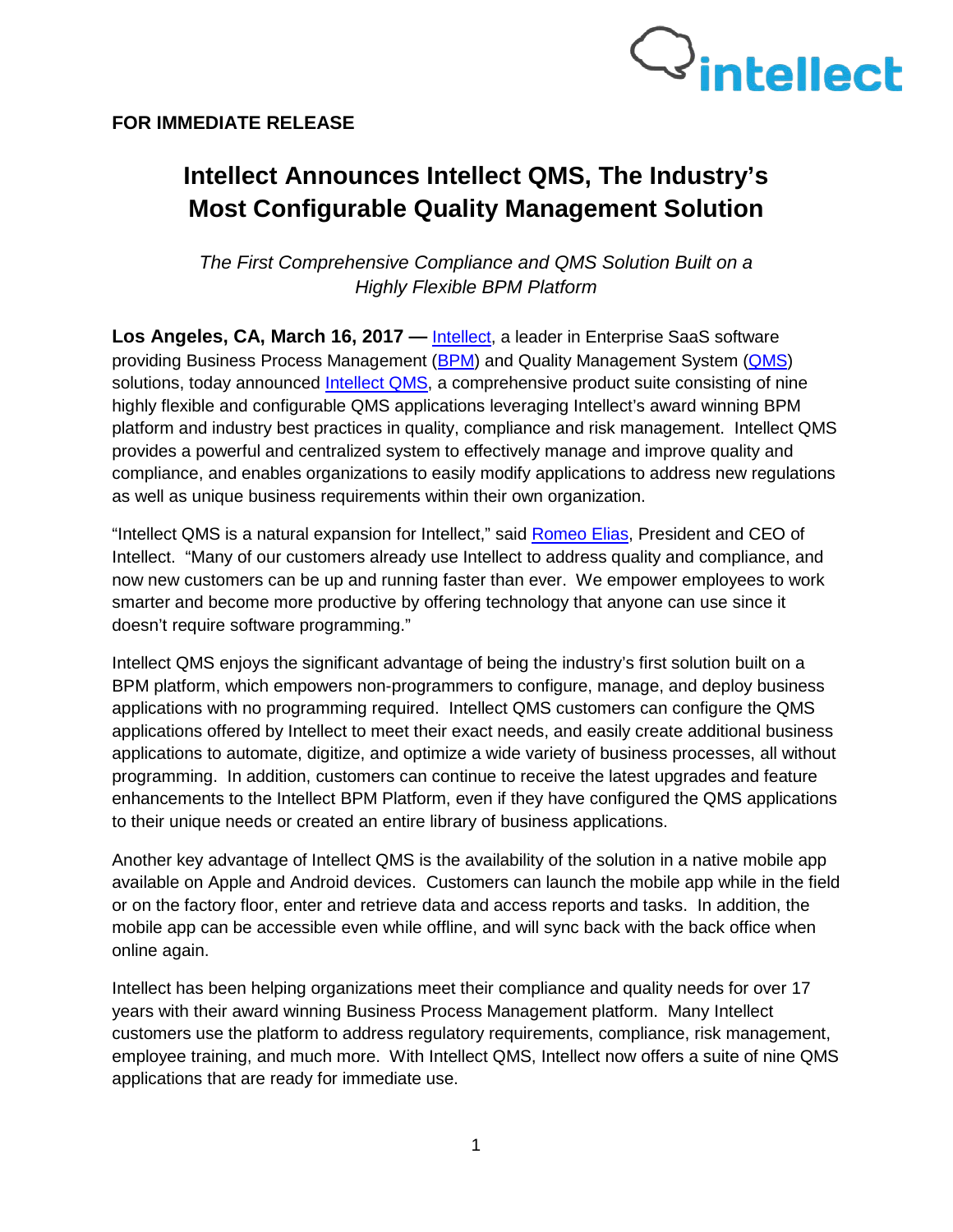

## **Intellect QMS – The Industry's Most Configurable QMS Solution**

## **Document Control**

Enforce workflow and organize all quality documents into one centralized location, automate the routing, delivery, escalation, revision control, review reminder and approval of documents stored in a secure document repository to ensure quality and compliance.

## **Nonconformance**

Create, track, and maintain accurate, auditable nonconformance records, assign follow-up tasks, enforce workflow, generate automated emails notifications and reminders to ensure accountability and task completion.

#### **Complaints Management**

Track the intake of customer complaints, enable continuous improvement, centralize record incidents, enforce workflow, and communication with customers to acknowledge, track, and implement any requirements to improve product quality, reduce product recalls, and ensure compliance.

## **Change Management**

Improve transparency with automation, version control, and workflows in the change management process, submit change requests, empower employees to access change requests and updated design changes, and offer real-time notifications and validations for approvals, change executions, and implementations.

## **Corrective and Preventative Actions (CAPA)**

Increase CAPA process efficiency with documentation, approvals, and decrease cycle time, digitize forms to streamline, automate, and standardize CAPAs, reduce audit time, improve quality, ensure safety, reduce product recalls, enforce workflow, and enable FDA, ISO and other compliance requirements.

#### **Supplier Management**

Manage the process of qualifying, selecting, and monitoring suppliers and supply chain partners, improve supplier transparency, avoid redundant evaluations, and define, track, manage, and report on supplier quality programs.

## **Audit Management**

Prepare for and enforce audit related tasks, reduce risk, address internal audits to empower internal audit groups to determine key strengths and weaknesses with your process. Prepare for external audits by making quality manuals, performance improvement plans, training records, organizational charts, and the observation of processes easily accessible.